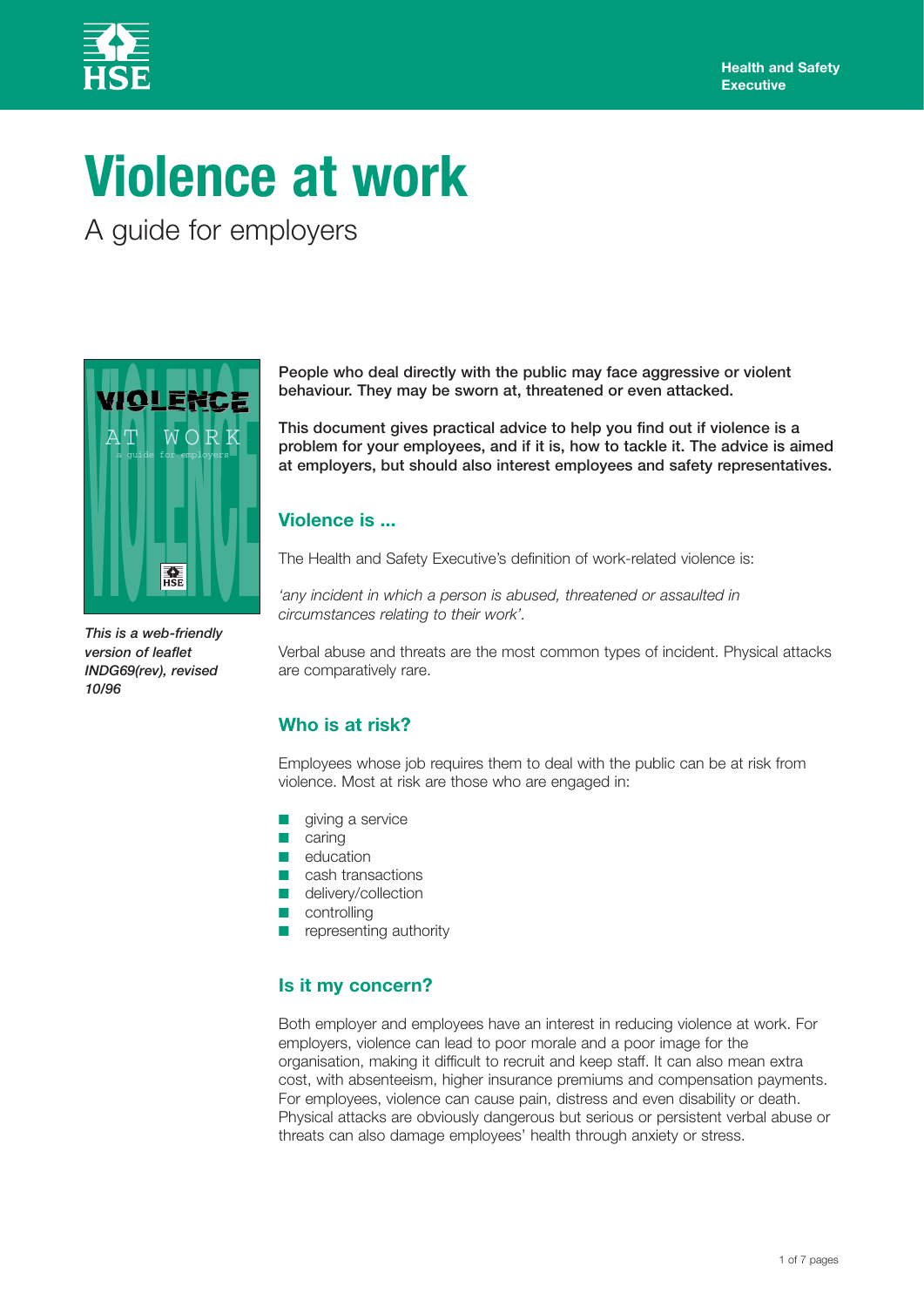# **What the law requires**

There are five main pieces of health and safety law which are relevant to violence at work. These are:

- The Health and Safety at Work etc Act 1974 (HSW Act) Employers have a legal duty under this Act to ensure, so far as is reasonably practicable, the health, safety and welfare at work of their employees.
- The Management of Health and Safety at Work Regulations 1999 Employers must assess the risks to employees and make arrangements for their health and safety by effective:
	- planning;
	- organisation;
	- control;
	- monitoring and review.

The risks covered should, where appropriate, include the need to protect employees from exposure to reasonably foreseeable violence.

■ **The Reporting of Injuries, Diseases and Dangerous Occurrences Regulations 1995 (RIDDOR)**

Employers must notify their enforcing authority in the event of an accident at work to any employee resulting in death, major injury or incapacity for normal work for three or more consecutive days. This includes any act of nonconsensual physical violence done to a person at work.

■ Safety Representatives and Safety Committees Regulations 1977 (a) and **The Health and Safety (Consultation with Employees) Regulations 1996 (b)** Employers must inform, and consult with, employees in good time on matters relating to their health and safety. Employee representatives, either appointed by recognised trade unions under (a) or elected under (b) may make representations to their employer on matters affecting the health and safety of those they represent.

# **Effective management of violence**

**A straightforward four stage management process is set out below and is further described on pages 2-5 and in** *Health risk management* **(see 'Where can I get further information?' for details).**

**Stage 1 Finding out if you have a problem Stage 2 Deciding what action to take Stage 3 Take action Stage 4 Check what you have done**

It is important to remember that these four stages are not a one-off set of actions. If stage 4 shows there is still a problem then the process should be repeated again. Stages 1 and 2 are completed by carrying out a risk assessment.

# **Stage 1 Finding out if you have a problem**

The first step in risk assessment is to identify the hazard. You may think violence is not a problem at your workplace or that incidents are rare. However, your employees' view may be very different.

**A major petrol company was not aware of the size of the problem faced daily by forecourt employees, until it sought their views during a series of meetings. Filling station employees believed strongly that increased customer violence was the most serious threat to their personal health and safety.**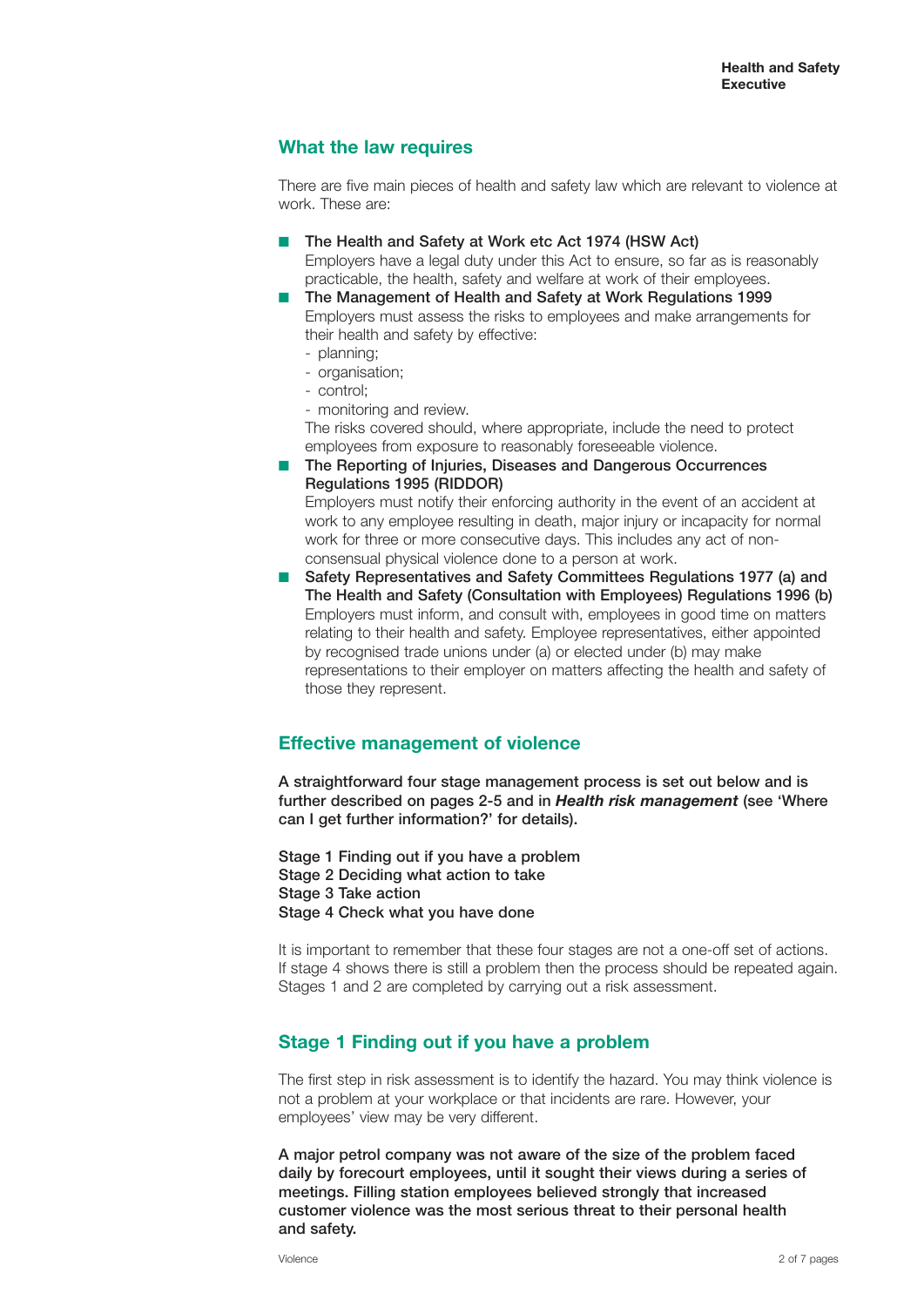Ask your staff - do this informally through managers, supervisors and safety representatives or use a short questionnaire to find out whether your employees ever feel threatened. Tell them the results of your survey so they realise that you recognise the problem.

**Keep detailed records** - it is a good idea to record incidents, including verbal abuse and threats. You may find it useful to record the following information:

- an account of what happened;
- details of the victim(s), the assailant(s) and any witnesses:
- the outcome, including working time lost to both the individual(s) affected and to the organisation as a whole;
- the details of the location of the incident

For a variety of reasons some employees may be reluctant to report incidents of aggressive behaviour which make them feel threatened or worried. They may for instance feel that accepting abuse is part of the job. You will need a record of all incidents to enable you to build up a complete picture of the problem. Encourage employees to report incidents promptly and fully and let them know that this is what you expect.

**Classify all incidents** - use headings such as place, time, type of incident, potential severity, who was involved and possible causes. It is important that you examine each incident report to establish whether there could have been a more serious outcome. Here is an example of a simple classification to help you decide how serious incidents are:

- fatal injury;
- major injury;
- injury or emotional shock requiring first aid, out-patient treatment, counselling, absence from work (record number of days);
- feeling of being at risk or distressed.

It should be easy to classify 'major injuries' but you will have to decide how to classify 'serious or persistent verbal abuse' for your organisation, so as to cover all incidents that worry staff.

You can use the details from your incident records along with the classifications to check for patterns. Look for common causes, areas or times. The steps you take can then be targeted where they are needed most.

#### **A survey by a trade union after 12 separate shop robberies found that each incident occurred between 5 and 7 o'clock in the evening. This finding could have useful security lessons for late night opening of stores and shops.**

**Try to predict what might happen** - do not restrict your assessment to incidents which have already affected your own employees. There may be a known pattern of violence linked to certain work situations. Trade and professional organisations and trade unions may be able to provide useful information on this. Articles in the local, national and technical press might also alert you to relevant incidents and potential problem areas.

# **Stage 2 Deciding what action to take**

Having found out that violence could be a problem for your employees you need to decide what needs to be done. Continue the risk assessment by taking the following steps to help you decide what action you need to take.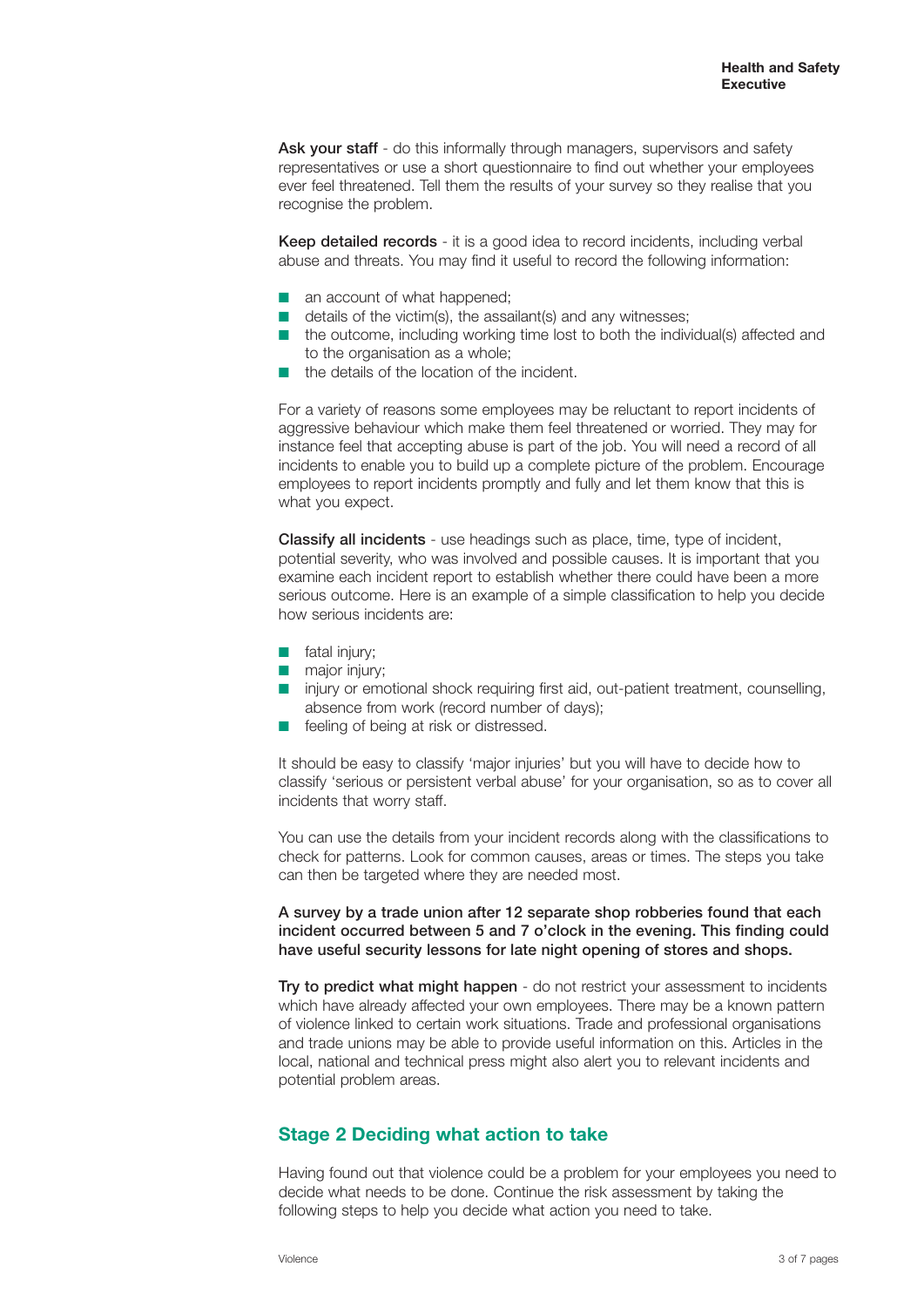#### *Decide who might be harmed, and how*

Identify which employees are at risk - those who have face-to-face contact with the public are normally the most vulnerable. Where appropriate, identify potentially violent people in advance so that the risks from them can be minimised.

#### *Evaluate the risk*

Check existing arrangements, are the precautions already in place adequate or should more be done? Remember it is usually a combination of factors that give rise to violence. Factors which you can influence include:

- the level of training and information provided:
- the environment:
- the design of the job.

Consider the way these factors work together to influence the risk of violence. Examples of preventive measures are listed at the bottom of this page.

#### *Training and information*

Train your employees so that they can spot the early signs of aggression and either avoid it or cope with it. Make sure they fully understand any system you have set up for their protection.

Provide employees with any information they might need to identify clients with a history of violence or to anticipate factors which might make violence more likely.

#### *The environment*

Provide better seating, decor, lighting in public waiting rooms and more regular information about delays.

Consider physical security measures such as:

- video cameras or alarm systems;
- coded security locks on doors to keep the public out of staff areas;
- wider counters and raised floors on the staff side of the counter to give staff more protection.

#### *The design of the job*

Use cheques, credit cards or tokens instead of cash to make robbery less attractive.

Bank money more frequently and vary the route taken to reduce the risk of robbery.

Check the credentials of clients and the place and arrangements for any meetings away from the workplace.

Arrange for staff to be accompanied by a colleague if they have to meet a suspected aggressor at their home or at a remote location.

Make arrangements for employees who work away from their base to keep in touch.

Maintain numbers of staff at the workplace to avoid a lone worker situation developing.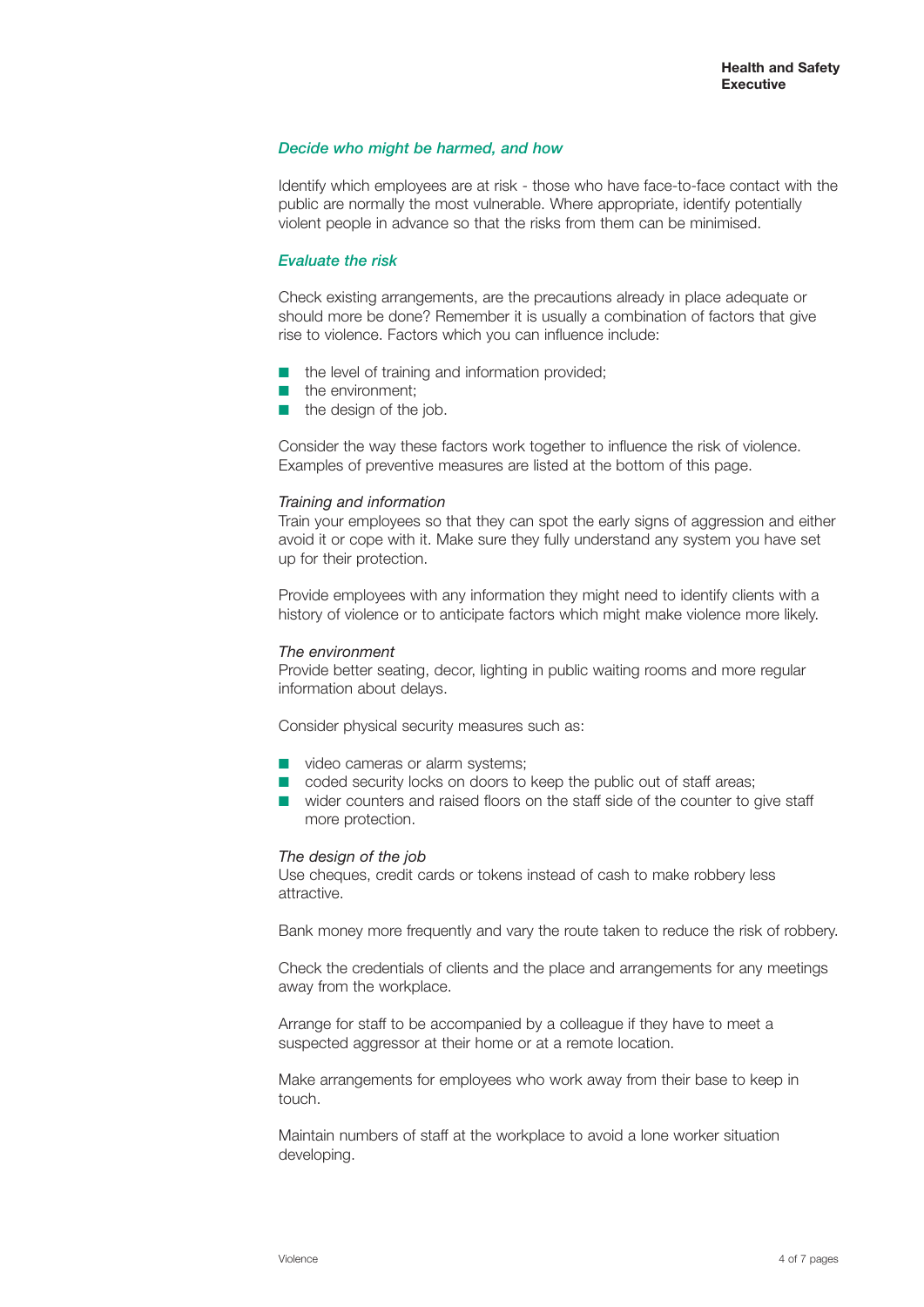The threat of violence does not stop when the work period has ended. It is good practice to make sure that employees can get home safely. For example where employees are required to work late, employers might help by arranging transport home or by ensuring a safe parking area is available.

Employees are likely to be more committed to the measures if they help to design them and put them into practice. A mix of measures often works best. Concentrating on just one aspect of the problem may make things worse in another. Try to take an overall view and balance the risks to your employees against any possible reaction of the public. Remember that an atmosphere that suggests employees are worried about violence can sometimes increase its likelihood.

**In one housing department it was found that protective screens made it difficult for staff and the public to speak to each other. This caused tension on both sides. Management and safety representatives agreed a package of measures including taking screens down, providing more comfortable waiting areas and better information on waiting lists and delays. This package of measures reduced tension and violent incidents.**

#### *Record your findings*

Keep a record of the significant findings of your assessment. The record should provide a working document for both managers and employees.

#### *Review and revise your assessment*

Regularly check that your assessment is a true reflection of your current work situation. Be prepared to add further measures or change existing measures where these are not working. This is particularly important where the job changes. If a violent incident occurs, look back at your assessment, evaluate it and make any necessary changes.

# **Stage 3 Take action**

Your policy for dealing with violence may be written into your health and safety policy statement, so that all employees are aware of it. This will help your employees to co-operate with you, follow procedures properly and report any further incidents.

# **Stage 4 Check what you have done**

Check on a regular basis how well your arrangements are working, consulting employees or their representatives as you do so. Consider setting up joint management and safety representative committees to do this. Keep records of incidents and examine them regularly; they will show what progress you are making and if the problem is changing. If your measures are working well, keep them up. If violence is still a problem, try something else. Go back to Stages 1 and 2 and identify other preventive measures that could work.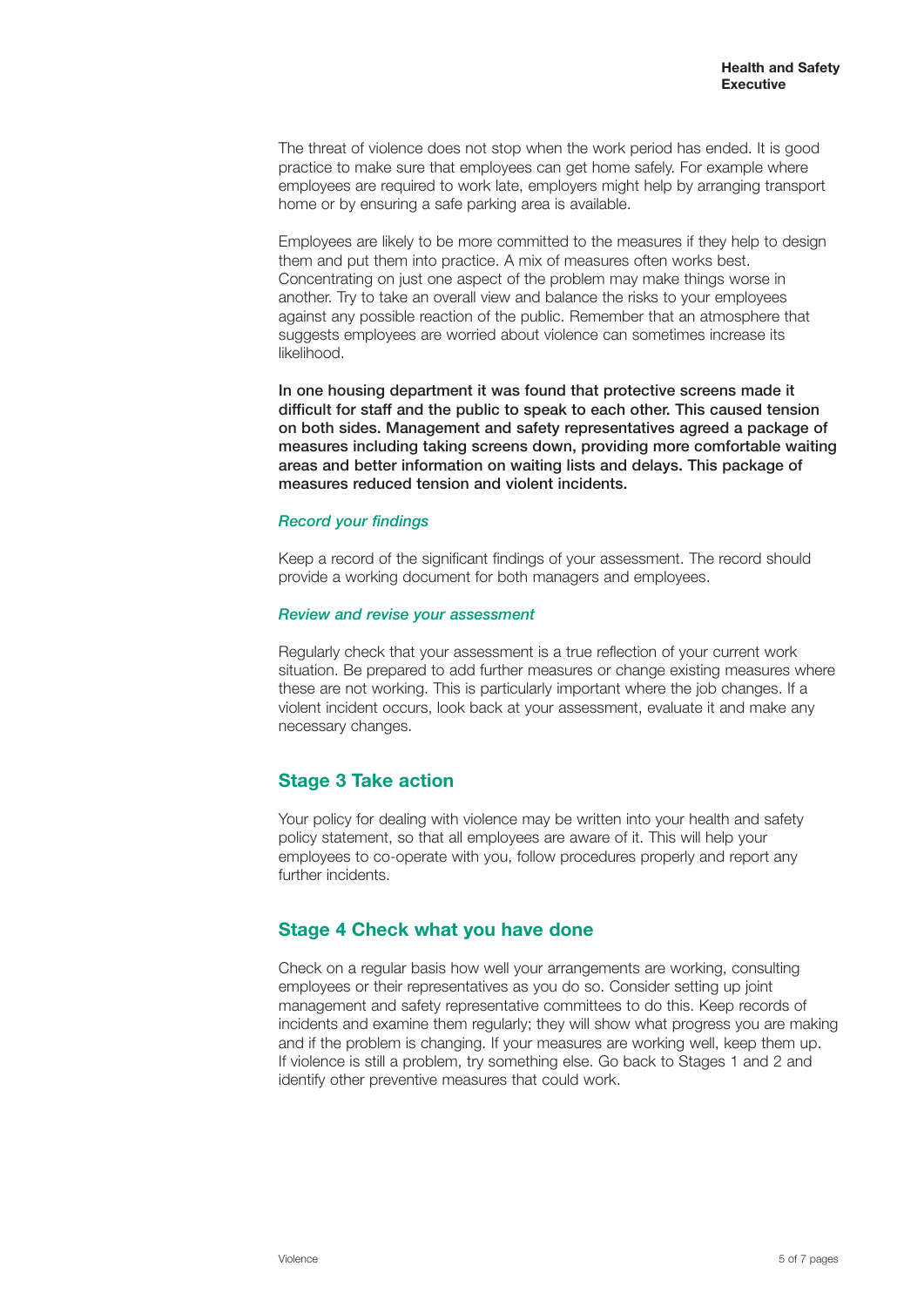# **What about the victims?**

If there is a violent incident involving your workforce you will need to respond quickly to avoid any long-term distress to employees. It is essential to plan how you are going to provide them with support, before any incidents. You may want to consider the following:

- **debriefing**
	- victims will need to talk through their experience as soon as possible after the event. Remember that verbal abuse can be just as upsetting as a physical attack;
- **time off work** 
	- individuals will react differently and may need differing amounts of time to recover. In some circumstances they might need specialist counselling;
- **legal help** 
	- in serious cases legal help may be appropriate;
- **other employees** 
	- may need guidance and/or training to help them to react appropriately.

The Home Office leaflet *Victims of crime* gives more useful advice if one of your employees suffers an injury, loss or damage from a crime, including how to apply for compensation. It should be available from libraries, police stations, Citizens Advice Bureaux and victim support schemes.

Further help may be available from victim support schemes that operate in many areas. Your local police station can direct you to your nearest one. Alternatively you can contact them yourself at the addresses below:

In England and Wales: Victim Support National Office Cranmer House 39 Brixton Road London SW9 6DZ Tel: 020 7735 9166 www.victimsupport.org

In Scotland: Victim Support Scotland 15/23 Hardwell Close Edinburgh EH8 9RX Tel: 0131 668 4486 Fax: 0131 662 5400 E-mail: info@victimsupportsco.demon.co.uk www.victimsupportsco.demon.co.uk